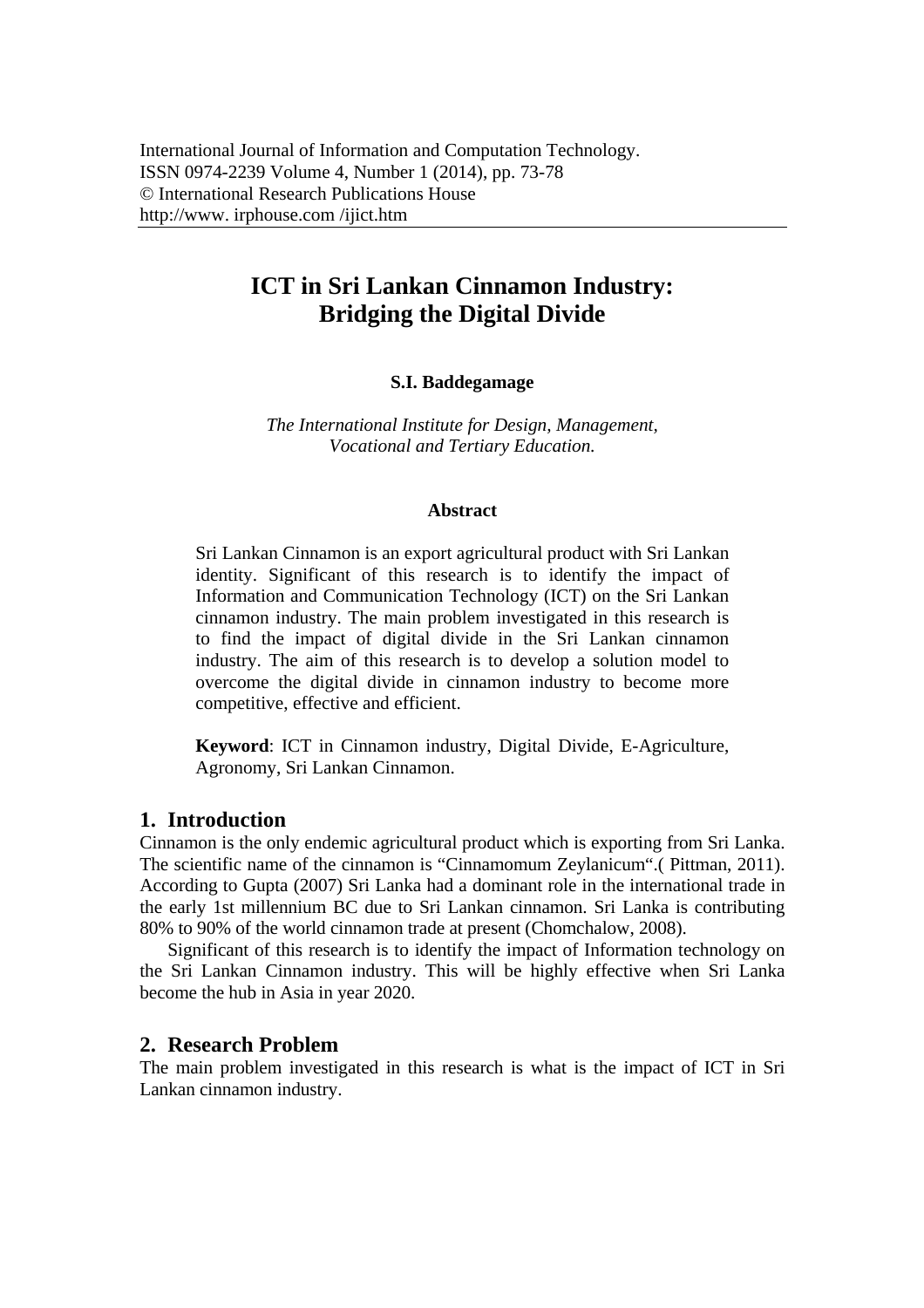The aim of this research is to develop a solution model to overcome the digital divide in cinnamon industry to become more competitive, effective and efficient. It will gain maximum possible revenue to the country from the cinnamon industry by having effective and efficient product development and promotion. The model is covering use of ICT in cultivation, use of ICT in production, use of ICT in standardization and use of ICT in marketing. The government monitoring authority will use ICT as the strategic tool to link all the stakeholders in the industry. This will directly increase the foreign revenue to Sri Lanka.

#### **3. Literature Review**

THERE were many reasons found in literature as draw backs for the cinnamon industry in Sri Lanka. CMA (2007) has pointed some of them as 1.)lack of marketing skills 2.) lack of financial support to develop cinnamon as an industry 3.) low the product quality 4.) high production cost 5.) not exporting as value added product. The Germen development institute (2006) also has identify the following drawbacks in the Sri Lankan cinnamon industry. They are 1.)substitute products which are coming from countries like China, Indonesia, Vietnam and Philippine are producing Cassia cinnamon with very low labor cost with large scale production. These countries are using new strategies to capture global market. Sri Lankan cinnamon industry is in far behind the usage of new innovative technologies to promote products in the international market place. 2.) The market is requesting for innovative products. Most of the Sri Lanka cinnamons are going to the international market as raw products. Mangstl (2008) was stating that agro businesses in developed nations are enjoying with benefits of digital technologies but other countries are not getting the same due to digital divide.

It is describing that the requirement of use of innovative technologies in the cinnamon industry is essential. The industry must have improvement in the areas of cultivation, production, standardization and marketing.

Many countries such as Japan, Philippines, India, Indonesia are using ICT as a strategic tool for development of the agriculture sector.

Mangstl (2008) is describing that the use of e –Agriculture is supporting for cultivation, quality maintenance and direct access to the market place. The Philippines government has employed set of people with ICT background [Agricultural extension workers (AEWs)] to support adopting farmers in to ICT. They are equipped with mobile technologies, internet access and laptops. AEWs are visiting farmers regularly and supporting them to get use in to ICT. (Barroga at el, 2010). India is a country which is highly using ICT in agro business. They have implemented many systems to support farmers (Alavion and Allahyari, 2012). Daka and Chayal (2010) are saying that ICT can be used in the agricultural field as a reliable source of information about best practices, pest, pesticides, fluctuations in the market, methods of production, quality standards. It is linking farmers, traders, government authorities, risk covering institutes, quality assuring institutes and financial organizations.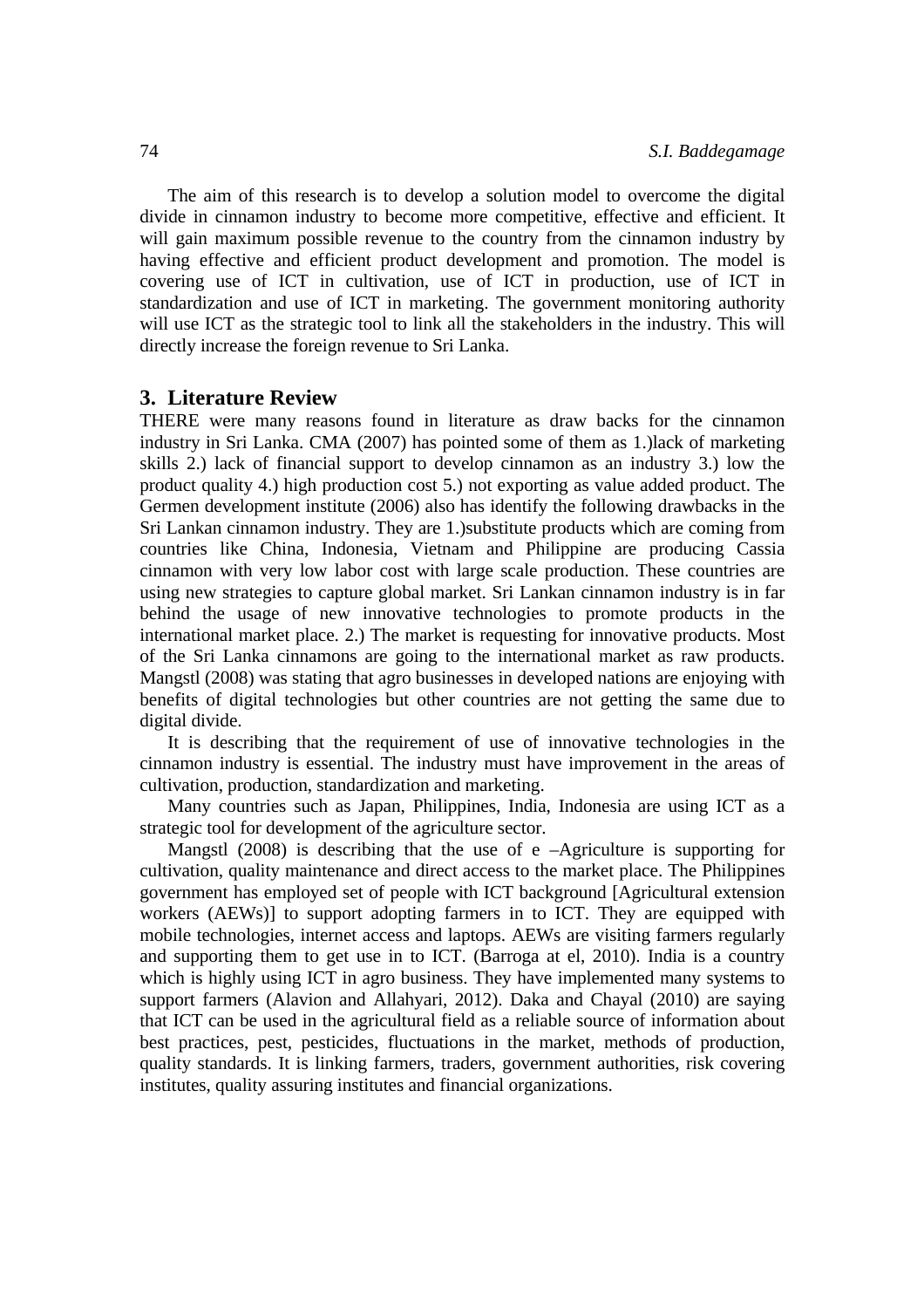Indonesia is a leading agricultural country. They are using ICT as a strategic tool to develop the agriculture in the country. (Hasibuan at el., 2012). According to Lee and Purnomo (2010), Indonesian government has employed Agricultural Extension Officers (AEO) to develop agriculture sector.

According to the above literature, Sri Lankan cinnamon is having a good demand internationally. But to sustain in the international market and getting the maximum profit for the product is an issue. Countries which are producing competitive and substitute products are highly using ICT in agriculture sector with government influences.

#### **4. Methodology and Experimental Design**

The core constructs of this model have adapted from the Technology Acceptance Model (TAM), an influential research model in the ICT and theoretical aspects related to e-commerce in agriculture. These theories were used in this research to develop the conceptual frame work and hypotheses. In order to understanding of the literature behind the study, literature survey has been conducted and field survey has been conducted with six categories of study areas including cinnamon farmers, peelers, intermediate collectors, exporters, certification authorities and buyers.

This section includes a review of the research method and design appropriateness, a discussion of the population and sample.

Data collected by using several methods. Interviews, observations, web research and telephone conversation are the techniques used to collect data.

It interviewed 76 farmers, 98 peelers 54 processors and collectors. 6 exporters interviewed and data of 37 exporters collected using by accessing web. There is only one international certification authority interviewed. 4 buyers data collected via interviews, 6 of they get connected via skype and 12 buyers data collected using internet.

|                                | <b>Using ICT</b> | <b>Not Using ICT</b> | <b>Total Sample</b> |
|--------------------------------|------------------|----------------------|---------------------|
| Farmers                        |                  | 65                   |                     |
| Peelers                        |                  | 98                   | 98                  |
| <b>Collectors</b>              |                  |                      | 54                  |
| <b>Exporters</b>               |                  |                      |                     |
| <b>Certification Institute</b> |                  |                      |                     |
| <b>Buyers</b>                  |                  |                      |                     |

**Table 1**: Summery of ICT users and not users of ICT

According to survey results the use of e-commerce and ICT among Sri Lankan cinnamon farmers, peelers and intermediate collectors are low. Exporters buyers and certification authorities are using ICT in satisfactory level. There are several factors which are effecting the levels of e-commerce and ICT usage in the cinnamon industry. ICT literacy level, ability of accessing internet, knowledge of English language,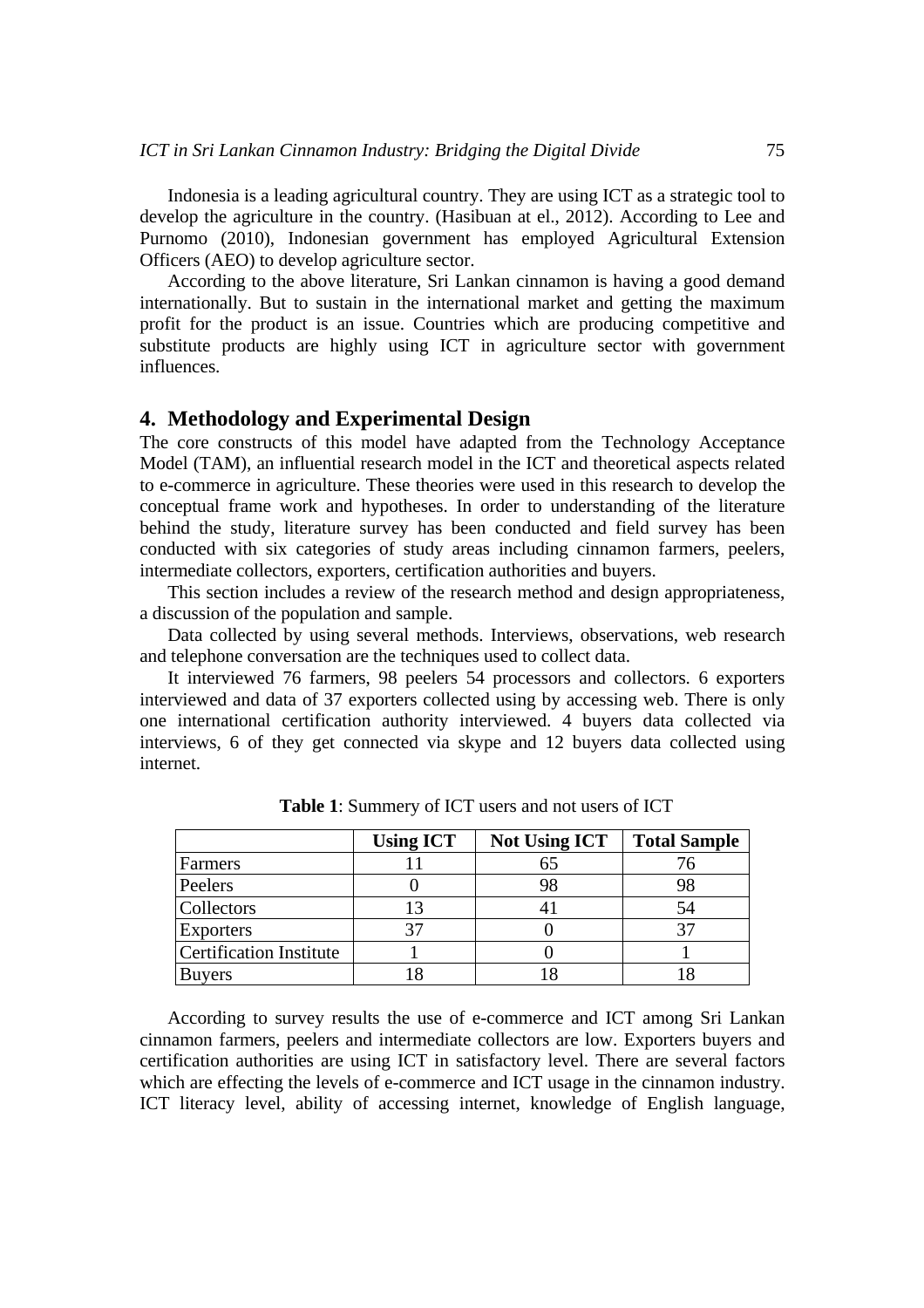communication skills, ability of searching the web and ability of handling ICT tools have identified as factors which are influencing e-commerce and ICT use among the stakeholders of the cinnamon industry in Sri Lanka.

It is showing the use of ICT in the ground level is very low.

Since the English knowledge is poor among the ground level, it has became a barrier for ICT adoption.

According to literature review, farmers of competitive countries are using ICT as a strategic tool. They are using ICT in following areas such as awareness, marketing and standardization

They have used ICT to covered the above mentioned areas by implementing Education, Allowing direct access to the market, Maintain quality standards, Expand the market, Branding products, Government influences

Merchants of China, Vietnam and Indonesia are using the word "Cinnamon" to market "Cassia" in their advertisement in web portals. According to this competitors are using ICT tools to make wrong impression among end users and buyers about cinnamon.

## **5. Conclusion**

The cinnamon industry is an industry with digital divide. Due to this, bottom line is suffering without information and education on product development and direct market access.



**Fig. 1**: Holistic integrated model for cinnamon industry in Sri Lanka.

It is possible to introduce various ICT Applications for each category. Farmers can use B2B portals, Information and knowledge managements systems, information systems and mobile technologies to obtain information and direct market to reach the vision. Peelers must be updated with the technologies and market requirements, market trends and standards. Since this is the most critical category in the production process and difficult category for the technology adoption, special attention must required. Collectors are the category who collect cinnamon from farmers, sorting and grading cinnamon. There for they should be updated with market requirements, market trends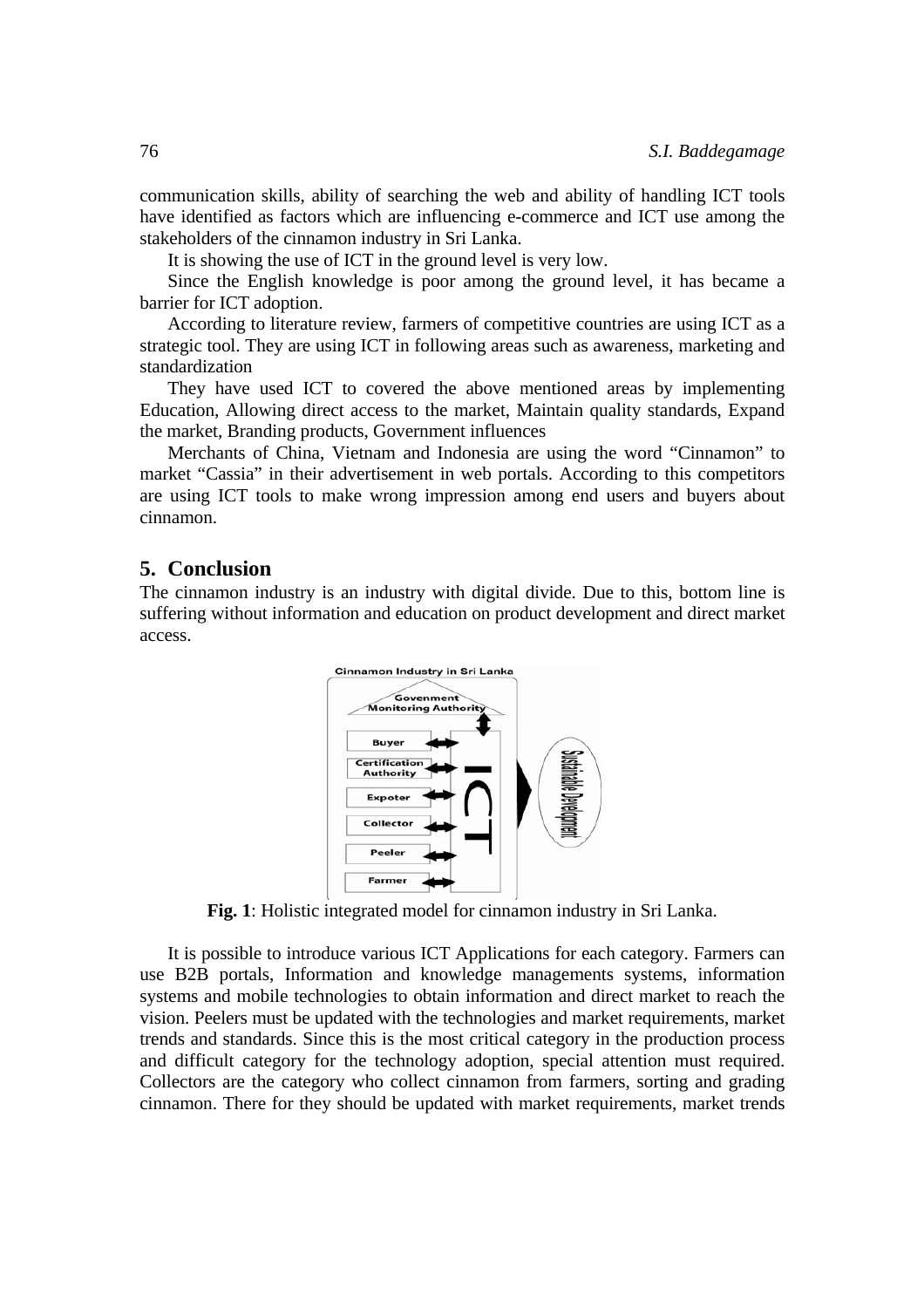and standards. They can use knowledge management systems, information systems and web sites to get information to optimize product qualities. Exporters must use B2B portals, interactive webs, informational webs and latest ICT tools for marketing, promotions and communication. Certification authorities are using international standard web sites and ICT tools. But they should be reported to the government authority. Buyers have no much control over the other parties and government. They can access latest prices, details and can directly communicate with exporters, certification authorities, and other categories on demand via the ICT channels.

Interrelation among the above six categories via ICT and use of e-systems and technologies will be given a competitive advantage for Sri Lankan cinnamon industry to achieve the sustainable development when Sri Lanka become the hub in Asia.

### **References**

- [1] Alvion AJ, Allahyari MS, (2012), <http://www.usabtm.ro/utilizatori/management/file/cercetare/2011- 2012/s2/17.pdf>
- [2] Barroga RF, Tonts M, Siddique KHM
- [3] (2010),<http://203.131.210.100/conference/wp-content/uploads/2011/06/10- 02-Barroga-Tonts-Siddique-Creating-multiple-ommunication-pathways.pdf>
- [4] Bratakusumah D S, Gonarsyah J, Jaya A, Rustiadi E, Juanda D B, (2009), " The Cinnamon Commodity Development Effect to Regional Economic: Case Study of Kerinci Regency Jambi **"<**http://jesl.journal.ipb.ac.id/index.php/forumpasca/article/viewFile/5001/342 2>
- [5] Certified Management Accountants of Sri Lanka CMA(2007),"The Immortal Spice ", <http://www.cma>Srilanka.org/pub/sep07CAS02.pdf>
- [6] Chhachhar AR, Hassan ADS, (2013), " Information Communication Technology for Agriculture Development",<http://www.jofamericanscience.org/journals/amsci/am0901/0 16\_14173am0901\_85\_91.pdf>
- [7] Chomchalow N(2008), IBC's Asia **Spice**  Markets,<http://www.journal.au.edu/au\_techno/2001/oct2001/article6.pdf>
- [8] Dhaka1 BL, Chayal2 K, "Farmers' Experience with ICTs on Transfer of Technology in Changing Agri-rural Environment ","http://www.seea.org.in/vol10-3-2010/21.pdf>
- [9] El-Desoky GE, Aboul MAM, Numair4 KSM,(2011), "Antidiabetic and hypolipidemic effects of Ceylon cinnamon (*Cinnamomum verum*) in alloxandiabetic rats",<http://www.academicjournals.org/jmpr/abstracts/abstracts/abstracts201

2/9Mar> [10] German Development Institute (2006),"Strengthening Value Chain in Sri

Lanka's Agri Business"< http://www.die-gdi.de>